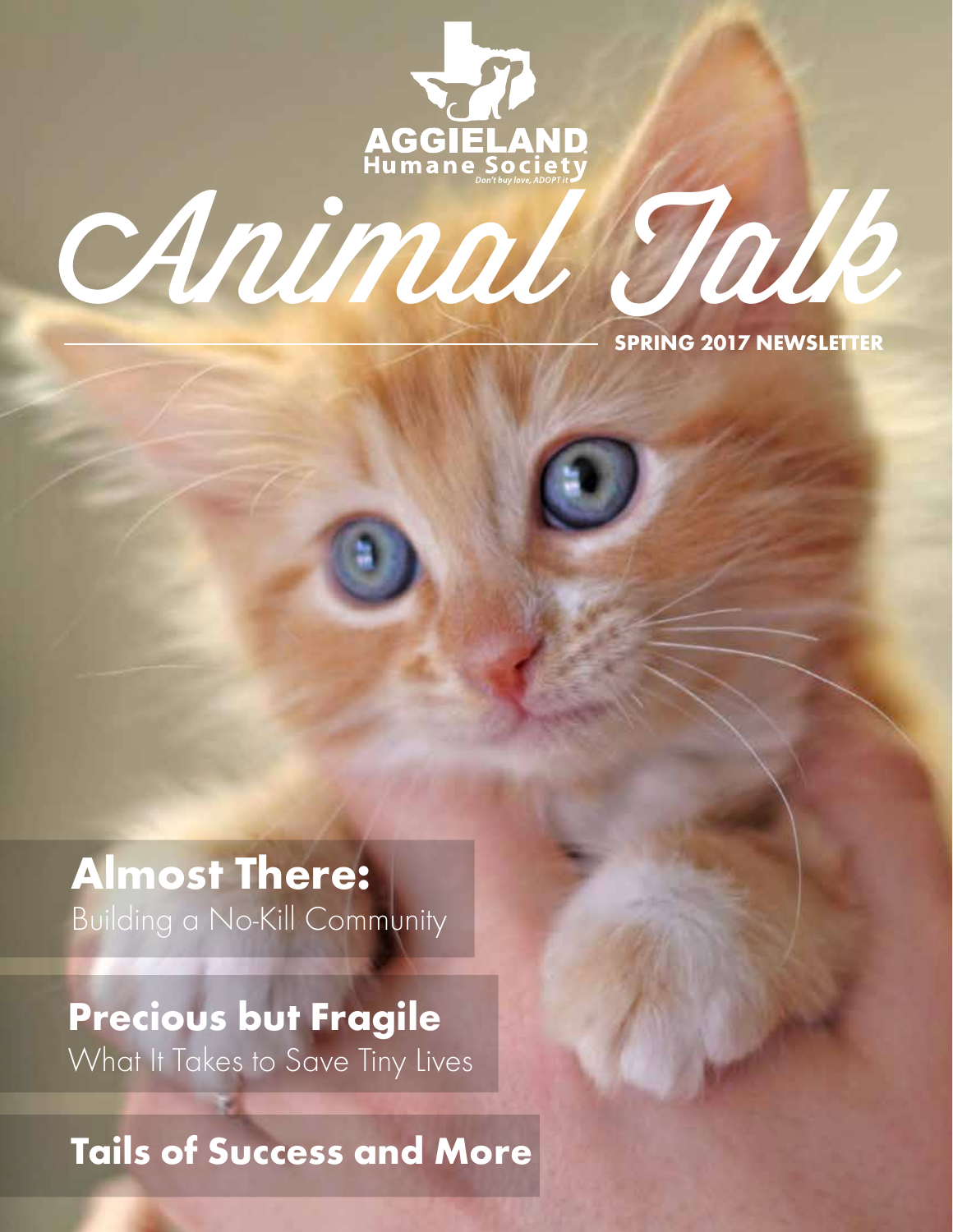# From our Director Dear Friends,

Missy, a fluffy, black, Border Collie puppy, came to us with a broken femur.

Jack Sparrow, a friendly, brown tabby cat, came in with a bad eye that had to be surgically removed.

Thatcher, a yellow Lab, German Shepherd mix had a broken front leg and needed help.

The generosity of our local veterinary hospitals and your gifts have made a transformation for these pets. YOU have made a true difference with your friendship and support, lives are saved. Medical rescues are increasing!

Other good news: three foundations have given Aggieland Humane Society funding for a mobile spay/ neuter specialty vehicle that will fill the logistical needs of local shelters and rescue groups. It will also be a tool to help in low income areas where there is the highest need for subsidized spay/neuter surgeries of dogs and cats.

You cannot imagine the number of pets that never visit a veterinarian until you see 40-60 pets a week- some

orphaned, some owner surrendered, who are sick or injured. The unplanned litters from under-vaccinated areas are high risk for disease and abandonment, impacting the health of all animals in the shelter and community. We appreciate YOUR support as we triage all the requests for help in our community.

Our spay/neuter specialty vehicle will be a "stop gap" measure until a future facility is built. The vehicle can support 20-25 high quality surgeries a day.

We look forward to a ribbon cutting by summer's end. Soon we will be hiring a high volume, spay/neuter veterinarian to be part of our team at Aggieland Humane Society. Thanks for being a friend in our progress to a "no-kill" community.



attle

 Kathy Bice Executive Director

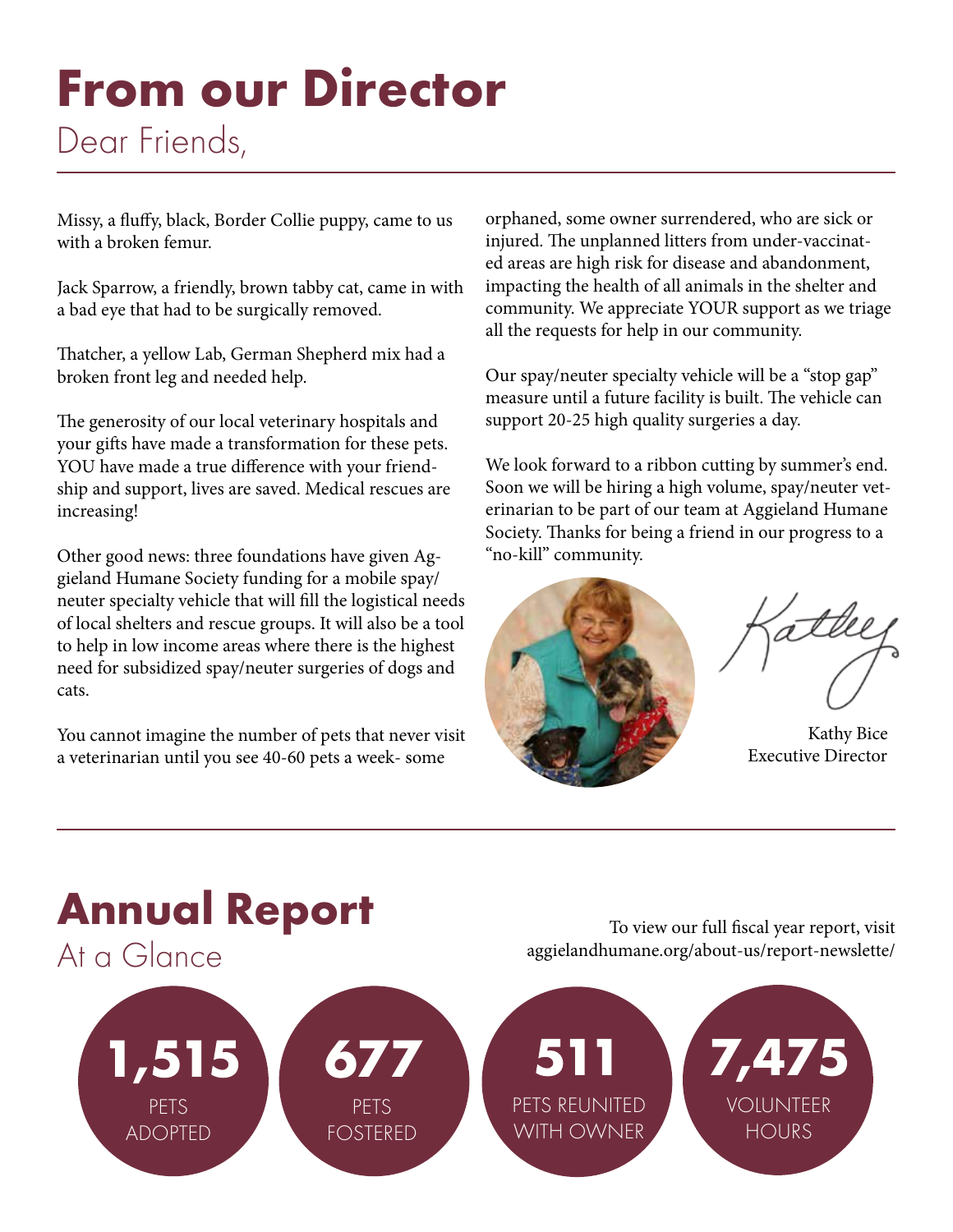# Tails of Success AgHS Pets find Happy Endings



**Baby Bleu** became a long-term resident after being looked over time after time. This calm, gentle girl waited over 4 months for her forever home. One sunny March day, she finally met her new family. Her adopter had recently lost a dog, and her second dog Cash was depressed. Once they met Baby Bleu, they knew she could heal their hearts. A few hours after her adoption, her new mom said, "I know she will miss all of the great people who loved her and took care of her for the past four months. It has been a long day, but I'd say she is settling in just fine! Naps and cuddles are our favorite so far."

**Missy** was originally adopted from us in early 2016. She was a senior girl, so we knew she may be a little harder to place. Luck was on this happy lab's side, though. Her adopter frequented our website, and when she saw Missy, she knew she was the one. "I went that day after work to see her, and I left AgHS with her that evening. It is amazing to see how much she has changed in the year since we adopted her. She has overcome some health issues and is now very happy and healthy. Missy girl is a sweet, funny dog that has brought us so much joy. We love her to pieces, and we are thrilled she is part of our family!" Missy won our recent Adoption Tails drawing; here she is with her prizes.

**Rapunzel** came to us as a stray from College Station. A Good Samaritan brought her in, hoping that her luck would change. This beautiful, medium-haired tabby waited for nearly a month to be adopted; bouncy kittens managed to steal most of the attention. Rapunzel was selected to go to our Sterling Subaru Adoption Event, where pets are available fee-waived thanks to subsidies from sponsors. Rapunzel opened her big golden eyes and managed to charm an adopter in the first hour of the event! This pretty kitty gets a fresh start and doesn't have to worry about being on the streets anymore. Along with our pretty tabby, 32 pets found their forever homes that Saturday.

# Create Happy Endings with Paw Pals.

The easiest way to help make these happy tails possible is to join our Paw Pals with monthly giving of any amount. Your gift is put right to work helping pets. Contact Carolyn Young for more information at 979-775-5755 ext. 110.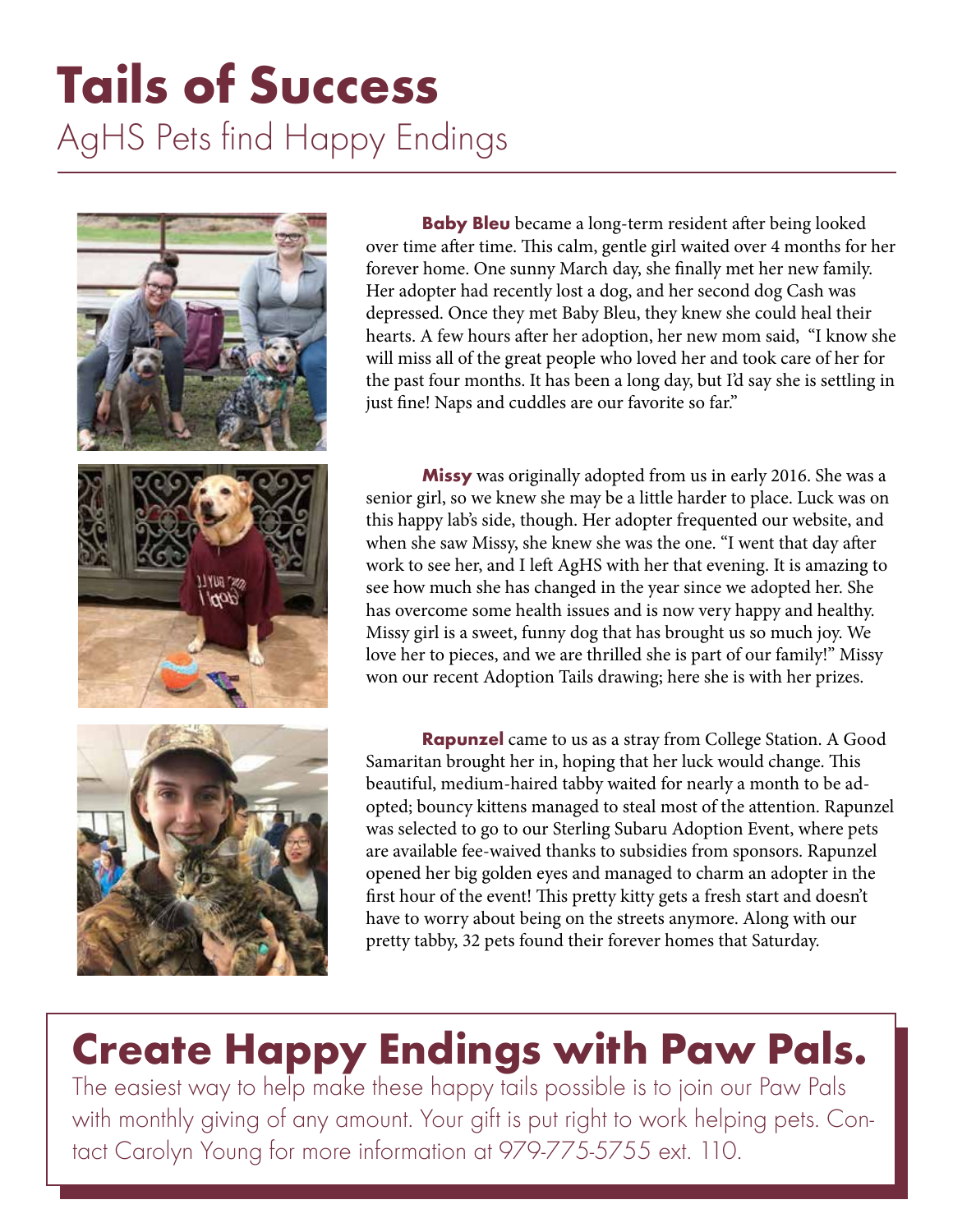# Almost There: Building a No-Kill Community in Aggieland

For shelter professionals and community leaders, the no-kill movement has progressed from a contentious initiative to a nationally respected strategy for communities with animal shelters.

The national no-kill target is at least 90 percent live-release rate. This live release rate is the rate that adoptable and treatable animals leave the facility alive—whether through adoption, return to owner, or transfer to another high-adoption facility.

With the community's support, Aggieland Humane has had averages of approximately 85 percent live-release rate and experienced a 100 percent live-release rate during two separate months in 2016.

Above: A care tech works with a dog on agility to keep her active and happy.

However, the no-kill movement is not an animal shelter endeavor; it's a community endeavor. AgHS is committed to reaching this goal with the help of the public (you) and other local rescue groups.

The community must satisfy 11 steps to claim no-kill status. Bryan/College Station and Aggieland Humane Society have satisfied 8 of the 11 and will complete the 9th step this summer with the addition of a mobile spay/ neuter clinic at Aggieland Humane Society. The steps of the no-kill equation are as follows:

# Did you know?

Aggieland Humane Society is an independent animal welfare organization. We receive no operational support from the ASPCA or the Humane Society of the United States. Help needy pets here in your community. Keep your support local.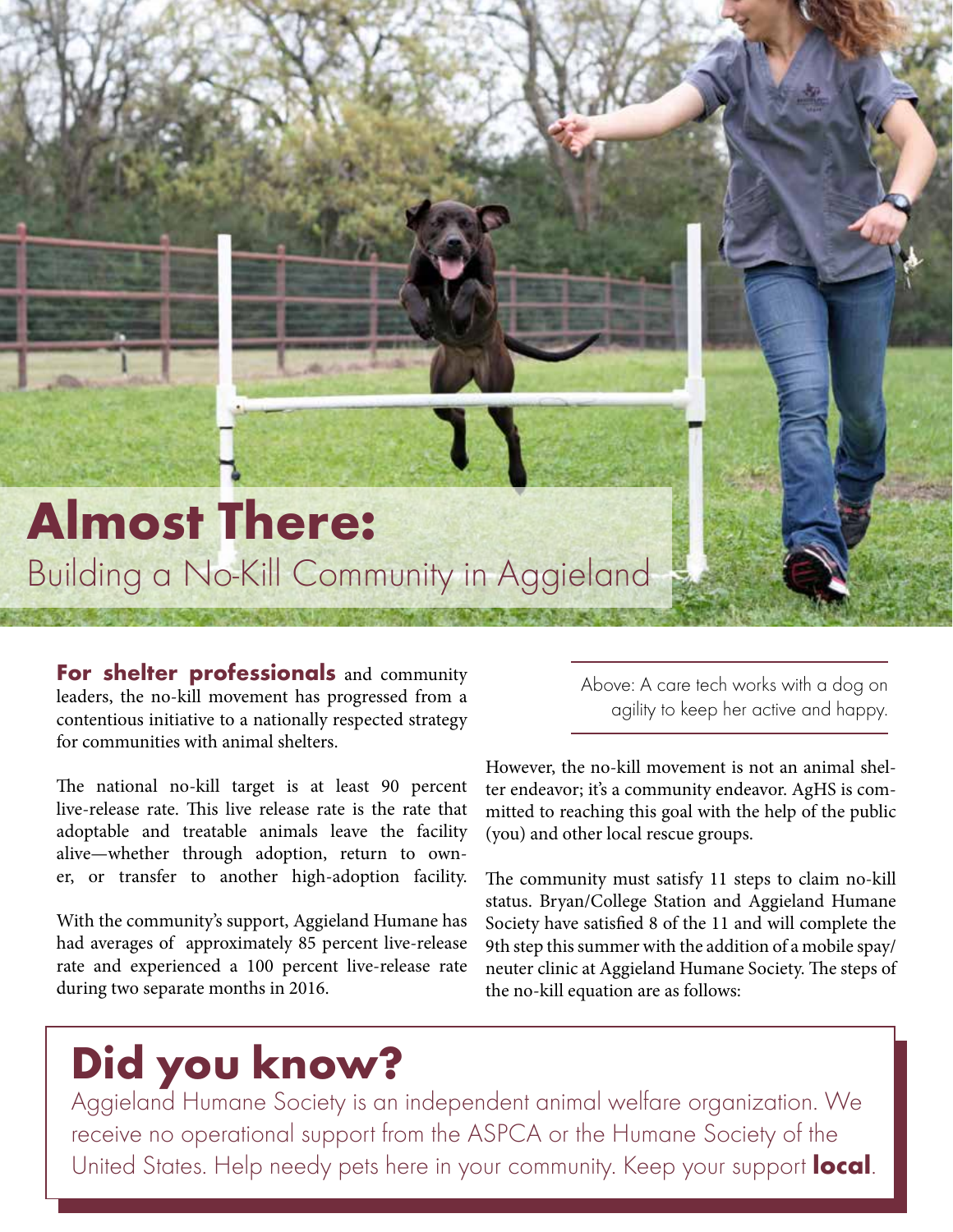# 11 Steps of the No-Kill Equation

A Proven Formula

# Rescue Group Transfers

Work with area groups and shelters to transfer animals in and out to enhance adoption options. 189 pets were transferred out last fiscal year, and we transferred in 75 from other shelter organizations.

# **M** Foster Care

Building an active group of community volunteers who care for young, injured, or pregnant animals who arrive to the shelter. A core group of 50 families regularly work with animals at Aggieland Humane.

# Comprehensive Adoption Programs

A robust and creative marketing program for adoptions, such as Subaru Adoption events, Clear the Shelter events (a nationwide program), and Pittie Parties. These events draw many adopters each year.

### **M** Pet Retention Programs

Working with owners to encourage keeping their pets and requiring owners to make an appointment to surrender pets to the shelter. Educate about responsibile pet ownership and help owners find new homes for their pet, if needed.

### **M** Community Engagement

Educate the community about the no-kill equation via civic groups, schools and other outreach. Host community-wide events such as Wiener Fest and deliver animal services such as microchipping and county tags.

# **M** Volunteers

An army of active, dedicated community individuals and families who deliver daily care and work special events at Aggieland Humane Society. Last fiscal year, 7,475 volunteer hours were logged.

### **M** Proactive Pet Redemption

Microchipping and county tag program for returning lost pets to their owners. Animal Control officers look up tags on animals, and citizens who find lost pets can call the county tag hotline for information. This system annually helps over 3,000 pets in Bryan/College Station find their way back home without having to come into the shelter.

# **M** Compassionate Leadership

Experienced, compassionate staff who know about animal welfare- and specifically about animal welfare needs in our area. Currently, AgHS staff has over 113 combined years of animal care experience. A dedicated board of directors work tirelessly each year to set strategic no-kill goals for the future.

#### M High-Volume, Low-Cost Spay/Neuter

Deliver veterinary services for low-income families in the Bryan/College Station community through a new mobile spay/neuter clinic (coming Summer 2017).

### Medical and Behavioral Rehabilitation

Medical rescue, socialization and training by a qualified behaviorist and veterinarian for pets who need extra help.

#### Feral Cat Trap/Neuter/Release (TNR)

Reducing feral cat and orphaned kitten populations by allowing spayed/neutered and vaccinated cats to return to their communities to live out their lives. More on this can be found at Alley Cat Allies' website, at www.alleycat.org/our-work/trap-neuter-return/

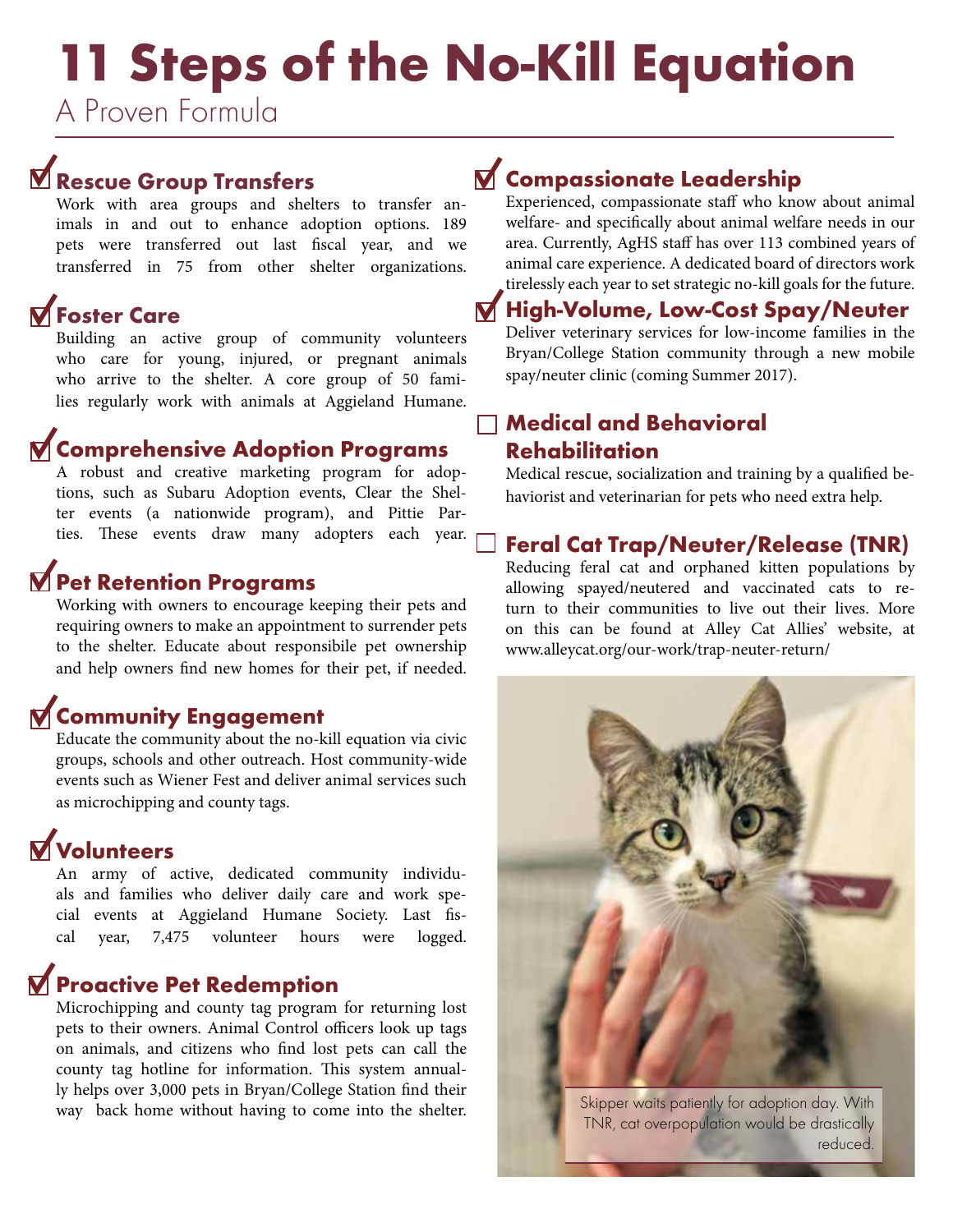# **Precious but Fragile** What It Takes to Save Tiny Lives

A foster puppy waits for his six-week checkup and vaccinations.

Cuddly puppies and curious kittens make for endearing photos and melt hearts during playtime. But these precious babies are also some of the most vulnerable animals that staff and volunteers care for at Aggieland Humane Society.

Generally, these little creatures are strays born outside a protected environment and with low immune systems. Shelter medicine professionals recommend starting vaccinations as early as possible; puppies and kittens could receive up to 3 rounds before adoption. AgHS staff do not allow any puppies or kittens to walk on the ground while in their care to prevent a deadly Parvo infection. Young puppies and kittens are isolated and shuffled into foster care to limit their exposure to the kennels and to provide a clean, safe environment.

Foster parents play a vital role in helping puppies and kittens grow into healthy, adoptable animals. AgHS provides the needed supplies—pet housing/crates/play pens, food and replacement milk, medicines, and supplies such as heating pads.

Foster care is truly a labor of love. Time in foster care generally runs from 1 week to 10 weeks, depending on the animals' situation. Foster families also volunteer to care for pregnant adult animals and their offspring once they are born. Sometimes, though, foster families inherit babies that haven't been weaned, which calls for bottle feedings every two hours.

Jasmine Farrel, a foster who specializes in bottle-baby kittens, talks about why bottle babies are her niche.

# Leave a Lasting Legacy.

Remember homeless pets in your estate plans—leave AgHS in your will. Our Tax-ID is 74-2150288.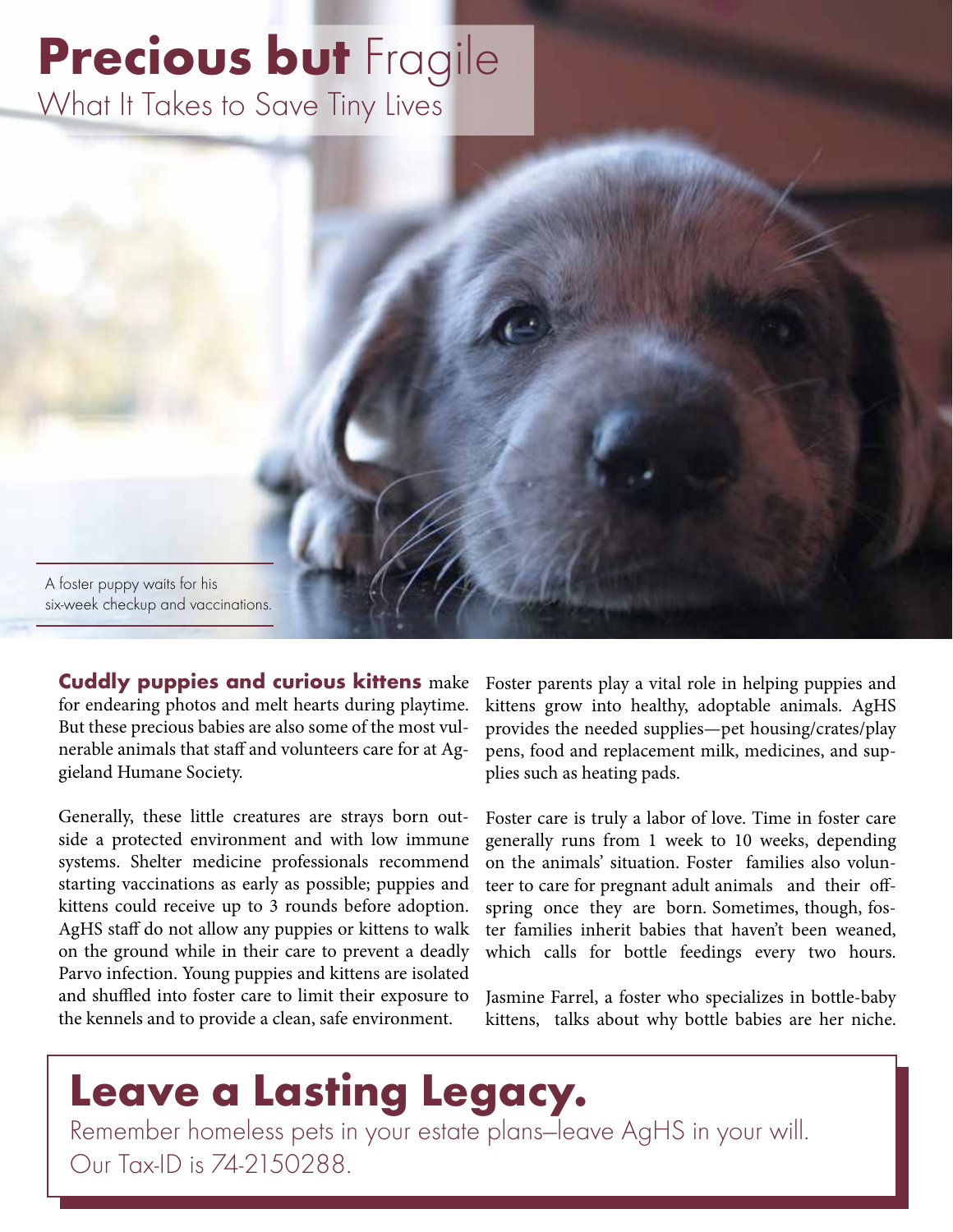# "They are so small, but a lot is at stake."

"Taking on neonatal kittens sounds daunting they are so small, but a lot is at stake. Waking up every couple hours through the night to feed and care for them sounds hard, but once you're holding them in your hands, you're happy to do it. Working to save these little lives puts a lot of things into perspective and gives me a feeling of purpose."

The sad reality is that many puppies and kittens born on the street don't receive this care and face a perilous future. Aggieland Humane hopes to help manage this vulnerable population through services by its new mobile spay/neuter clinic, scheduled for delivery this summer.

Does helping these most vulnerable little creatures interest you? Consider serving as a foster parent or foster family. Find out more at aggielandhumane.org/ foster-care/ or call our foster coordinator at (979)775- 5755.

### "Do I look like I was born yesterday?"

Life for a one-day-old kitten is exciting, but a little confusing. At this stage in their development, they have no vision or hearing and can't regulate their body temperature.

Naturally, these babies would stay close to mom who communicates through contact and grooming. But without a mother, this orphan will be placed with a foster parent who will hand-mix formula for a kitten-sized bottle and keep him safe and warm through the nights.

# Upcoming Events Let's Meet Up!

### April 8

#### Name Your Own Price Event & Wellness Clinic

Come out for "Name Your Own Price" adoptions on all pets and a discount Rabies Clinic for owned pets.

#### June 3

#### Discount Microchip Day

Prepare for summer festivities by making sure your pet can always get back to you. \$15 microchips all day.

#### June 17

#### Sterling Subaru FEE-WAIVED Adoption Event

Fee-waived adoptions on dogs, cats, puppies and kittens. Join us 10am-4pm at Sterling Subaru in C.S.

# July 1

#### Discount Microchip Day

Prepare for summer festivities by making sure your pet can always get back to you. \$15 microchips all day.



#### August 5 Discount Microchip Day

Prepare for summer festivities by making sure your pet can always get back to you. \$15 microchips all day.

#### August 19 Clear the Shelters Day

A nation-wide event to encourage the clearing of America's kennels. Come adopt a new best friend.